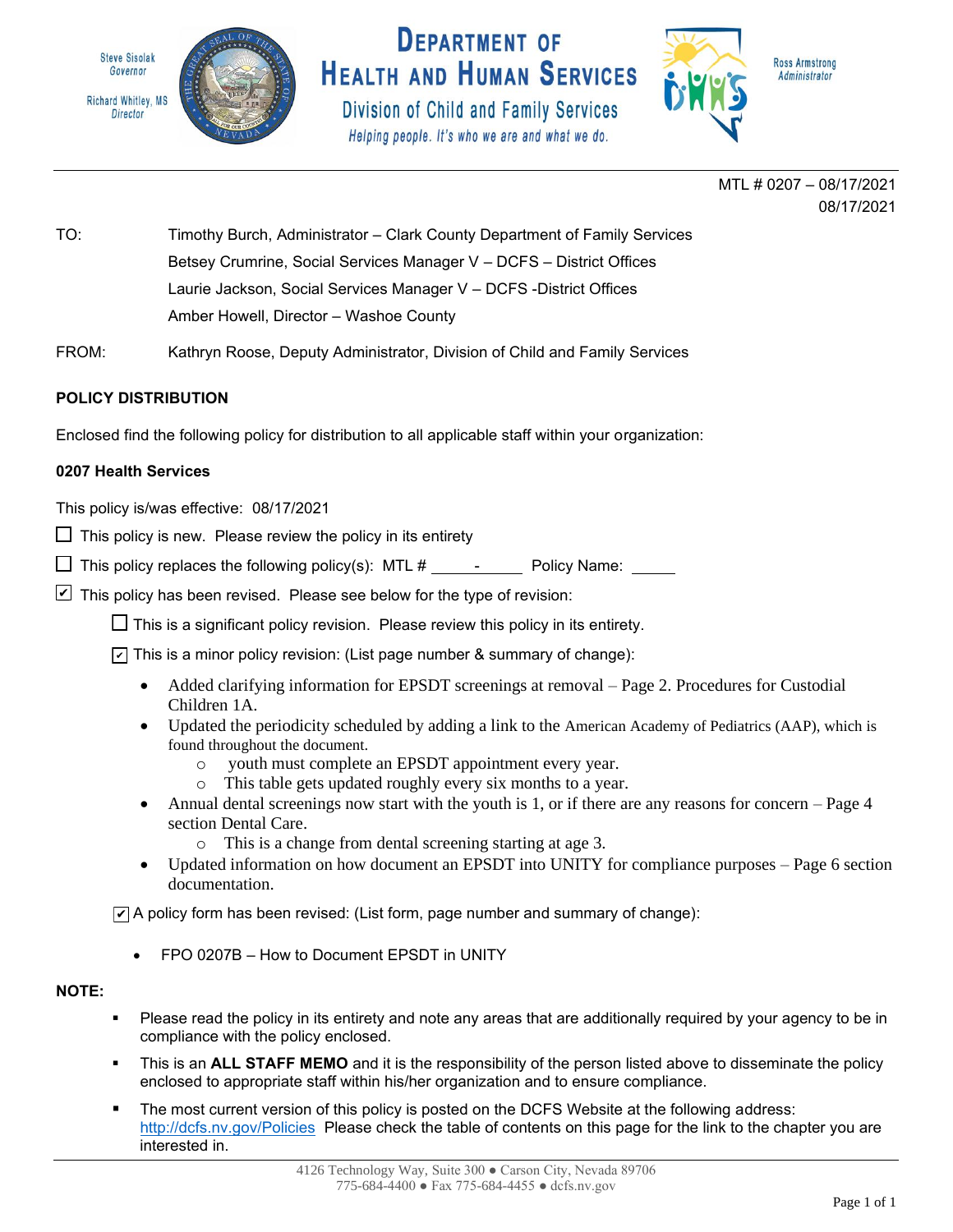### **Policy Approval Clearance Record**

| <b>Statewide Policy</b><br>V              | <b>New Policy</b>                                     |
|-------------------------------------------|-------------------------------------------------------|
| <b>Administrative Policy</b>              | <b>Modified Policy</b><br>$\vert\bm{\mathsf{v}}\vert$ |
| <b>DCFS Rural Region Policy</b>           | This policy supersedes:                               |
|                                           |                                                       |
| Date Policy Effective:                    | 08/17/2021                                            |
| Attorney General Representative Review:   | N/A                                                   |
| <b>DCFS Deputy Administrator Approval</b> | 8/17/2021                                             |
| <b>DMG Original Approval</b>              | 05/09/2006                                            |
| <b>DMG Approved Revisions</b>             | 8/17/2021                                             |

### **STATEMENT OF PURPOSE**

**Policy Statement and Purpose:** The purpose of this policy is to ensure the physical, developmental and mental health needs of custodial children are identified and diagnosed through the use of standardized, periodic screenings, and any periodic illness and/or routine health care needs are treated with the necessary services within appropriate timeframes. The agency will link children to needed services through the use of periodicity schedule as set forth by the American Academy of Pediatrics (AAP). Additionally, to ensure that all non-custodial children's caregivers are aware of early preventative, diagnostic screening and treatment services available in their service area.

#### **AUTHORITY**

**Federal:** [Fostering Connections P.L. 110-351, 422\(b\)\(15\)\(A\);](https://www.govinfo.gov/content/pkg/PLAW-110publ351/html/PLAW-110publ351.htm) [CAPTA P.L. 108-36, Sect](https://www.govinfo.gov/content/pkg/PLAW-108publ36/html/PLAW-108publ36.htm)  [106\(b\)\(2\)\(A\)\(ii\)\(iv\)\(xxi\);](https://www.govinfo.gov/content/pkg/PLAW-108publ36/html/PLAW-108publ36.htm) [Individuals with Disabilities Educational Improvement Act \(IDEA\) of 2004 42 CFR](https://ies.ed.gov/ncser/pdf/pl108-446.pdf)  [441.56](https://ies.ed.gov/ncser/pdf/pl108-446.pdf) **NAC:** [NAC 432B.400](https://www.leg.state.nv.us/NAC/NAC-432B.html#NAC432BSec400) **NRS:** [NRS 432B.190](https://www.leg.state.nv.us/NRS/NRS-432B.html#NRS432BSec190) **Other:** [2011 Senate Bill 370;](https://www.leg.state.nv.us/Division/Research/Publications/SoL/2011SoL.pdf) [American Academy Pediatrics - Periodicity Schedule Table](https://downloads.aap.org/AAP/PDF/periodicity_schedule.pdf)

#### **DEFINITIONS**

**Advance Practitioner of Nursing:** Any person licensed by the State of Nevada to perform tasks within the purview of their license, which may include conducting EPSDT.

**Child Abuse Prevention and Treatment Act (CAPTA):** A public law enacted in 1974 to ensure all states protect children by responding, preventing and treating the contributing factors and incidences of child abuse.

**Child and Family Team (CFT):** A team that is comprised of maternal and paternal family members, fictive kin, friends, foster parents, legal custodian, community support specialists, agency staff, and other interested people identified by the family and agency who join together to empower, motivate, and strengthen a family, and collaboratively develop a plan of care and protection to achieve child safety, child permanency, and child and family well-being.

**Custodial Child:** Any child who is determined by the court to be in the custody of, and therefore under the care and responsibility of, a Child Welfare Agency in the state of Nevada or who is in the care and custody of another state and who resides in Nevada through an approved ICPC placement.

**Diagnosis:** A determination of the nature or cause of physical or mental disease or abnormality through the combined use of health history, physical and developmental examinations, and laboratory tests.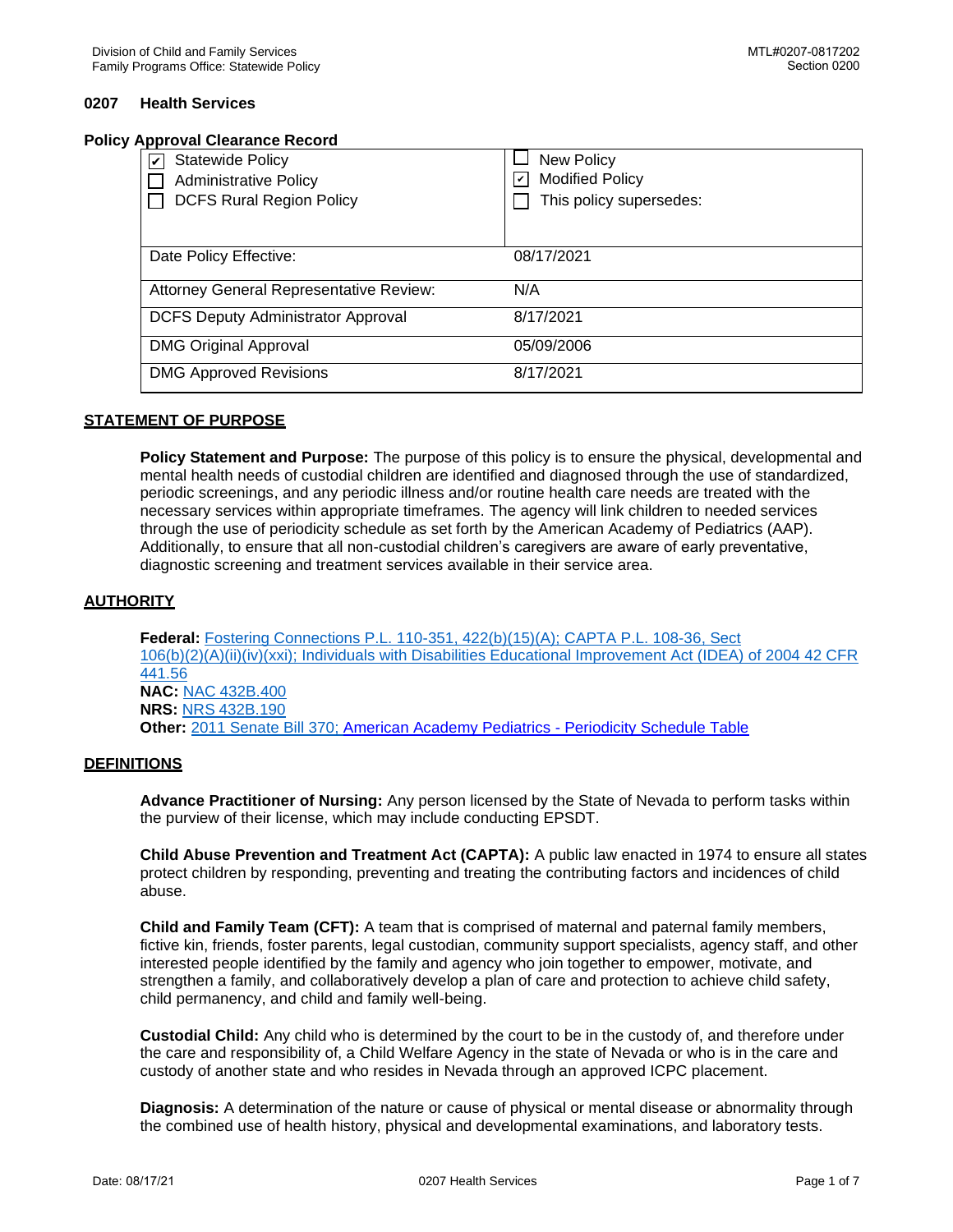**Disability:** For purposes of a Supplemental Security Income (SSI) application for a disabled child means the child is blind; or has a medically determinable physical or mental condition which severely limits his/her functioning ability which can be expected to result in death or has lasted or is expected to last for at least 12 months.

**Early Intervention Program:** A program and referral source for developmental assessments for children under age 3.

**EPSDT:** The Early Periodic Screening, Diagnosis and Treatment program authorized by Medicaid. For the purpose of policy, "healthy child screening" or "well child" exam is used interchangeable with EPSTD.

**Family Unit:** The entity referred to in the EPSDT regulations as the AFDC Foster Care "Family". For children in the child welfare agency's care and custody it refers to the adult caretaker where the child lives. It may be an individual, such as the foster parent, a relative, or the child's birth parents, or a group home, residential treatment center or intermediate care facility. For adolescents whose living arrangements change frequently and are of short duration, the child's caseworker will usually act as the Family Unit in relation to the EPSDT agency.

**Health Education:** The guidance, including anticipatory guidance, offered to assist in understanding the developmental expectations of a child and provision of information about the benefits of healthy lifestyles, practices, and accident and disease prevention.

**Healthy Kids (EPSDT) Program:** A Nevada Medicaid program based upon the standards set forth by the American Academy of Pediatrics to conduct screening exams, office visits, following up on health care problems discovered in a screening exam, referrals from a screening exam and treatment provided as a result of a screening exam.

**IDEA:** The Individuals with Disabilities Education Act. This U.S. law mandates that states ensure children with disabilities receive a quality education.

**In-Home Case:** Any case opened for services, following a "determination of investigation' (i.e. substantiated/unsubstantiated), whether formal (court ordered custody) or informal, where no child(ren) in the family are in an out-of-home placement for 24 hours or more during the period under review. Children on trial home visits are not in-home cases.

**Interperiodic:** At intervals other than those indicated in the periodicity schedule.

**Non-Custodial Children:** Children not in the custody of a Child Welfare Agency but receiving services from a Child Welfare Agency.

**Person Legally Responsible for the Psychiatric Care of the Child (PLR):** A person appointed by the court to be legally responsible for the psychiatric care of the child, which includes the procurement and oversight of all psychiatric treatment, related care and provision of informed consent and approval to administer psychotropic medications.

**Physician's Assistant:** Any person licensed by the State of Nevada to perform the duties within the purview of their scope of practice which may include conducting EPSDT.

**Screening:** To examine methodically in order to determine a child's health status and how to make appropriate diagnosis and treatment referrals.

**State:** An alternate word for the Division of Child and Family Services (DCFS) or Family Programs Office (FPO).

**Treatment:** Medically necessary services or care provided to prevent, correct or improve disease or abnormalities detected by screening and diagnostic procedures.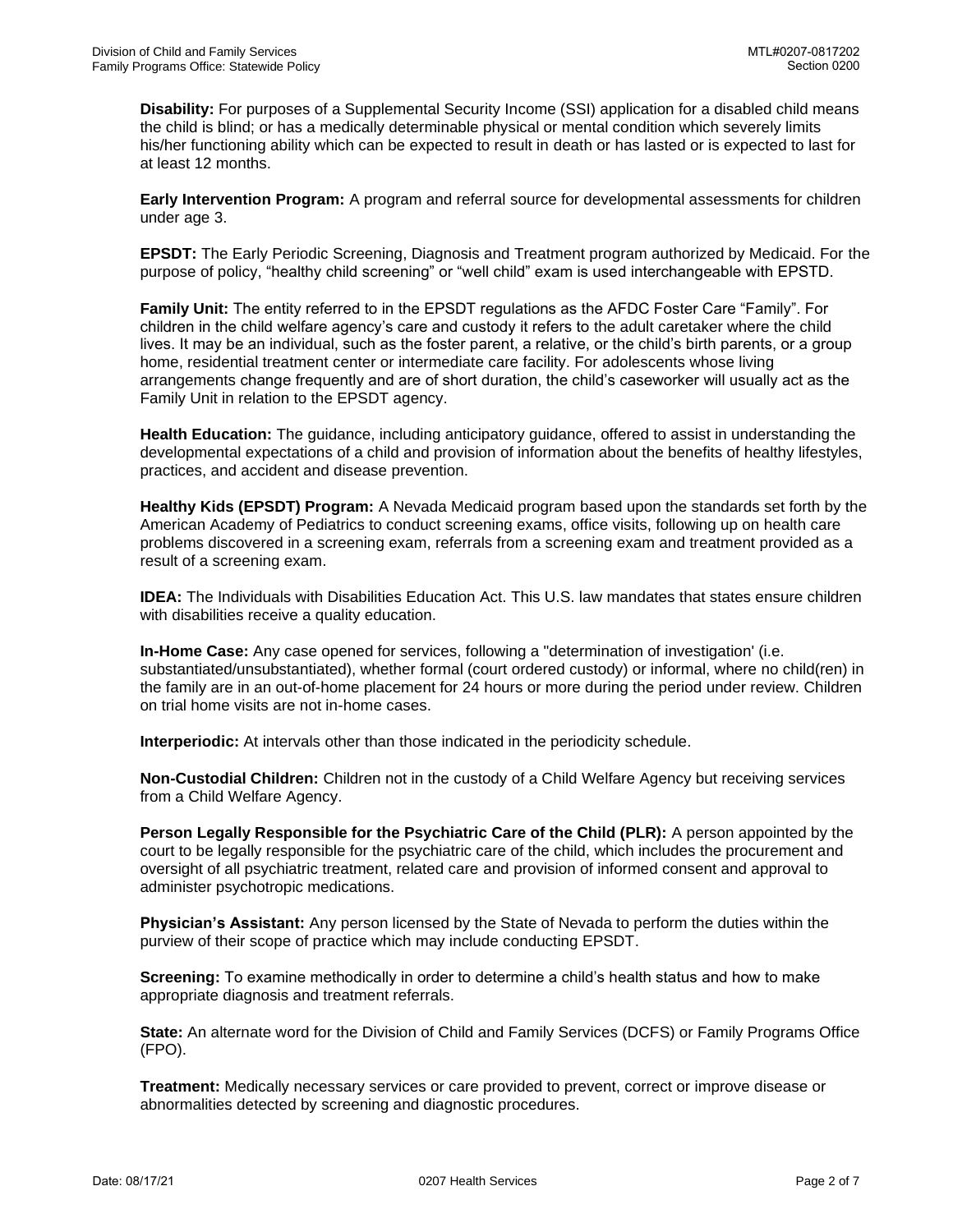**UNITY**: Unified Nevada Information Technology for Youth is Nevada's electronic Comprehensive Child Welfare Information System (CCWIS). This system is a mandatory tool for collecting data and reporting case management services provided to children and families.

### **STANDARDS/PROCEDURES**

### **Procedures for Custodial Children:**

- 1. Children entering the custody of a Child Welfare Agency need to be assessed for health conditions that require immediate care. In such cases, children must be provided expedited treatment. Children not requiring immediate medical attention and/or mental health treatment will receive a Nevada Medicaid Healthy Kids screening exam (EPSDT) within thirty (30) days of entering custody. The EPSDT appointment must be scheduled within seven (7) days of entry. Any services or treatment referrals originating from the EPSDT must be initiated within thirty (30) days of the EPSDT screening.
	- a. If the date of removal falls within sixty (60) days of the child's birthday the EPSDT may replace the child's annual physical (well child checks). This situation may require a consult with a supervisor or the child's doctor for best practices.
- 2. EPSDT screening exams are preventative and diagnostic services designed to evaluate the general physical and mental health, growth, development and nutritional status. The Medicaid Healthy Kids program encourages providers to follow the recommended periodicity schedule set forth by the American Academy of Pediatrics (AAP). Interperiodic EPSDT screening exams may be performed when requested or based on medical necessity.
- 3. Children, age 3 and older, who remain in the custody of a Child Welfare Agency will continue to have periodic EPSDT screenings annually, and child under the age of 3 at appropriate intervals based upon the periodicity schedule set forth by the American Academy of Pediatrics (AAP).
- 4. EPSDT screenings must be conducted by authorized Medicaid providers.
- 5. Caseworkers must ensure that the EPSDT periodicity schedule is followed and that any of the child's medical, dental, vision, mental health, or other health needs identified through the screening exam are addressed and followed-up within thirty (30) days.
- 6. Whenever possible, the parent is to be encouraged to attend their child's medical/health appointments.

**EPSDT Screening Exam:** EPSDT screening includes, but is not limited to the following:

- 1. **Comprehensive Health and Development/Behavioral History:** A comprehensive family medical and mental health history, patient medical and mental health history, immunization history, developmental/behavioral, and nutritional history provided by the child's caregiver or directly from an adolescent when appropriate.
- 2. **Developmental/Behavioral Assessment:** An assessment of developmental and behavioral status, including substance misuse, that is completed at each visit by observation, interview, history and appropriate physical examination. This developmental assessment should include a range of activities to determine whether or not the child has reached an appropriate level of development for age.
	- a. If mental/behavioral health concerns or substance misuse have developed, the caseworker or caregiver can request a mental health screening be done as part of the EPSDT screening exam. This request is required as a mental health screening and is not a standard component of Nevada Medical EPSDT screening process. The medical provider can refer the child to a mental health professional for assessment/evaluation through the EPSDT screening process.
- 3. **Comprehensive Unclothed Physical Exam:** An exam must be performed at each screening visit and must be conducted using observation, palpation, auscultation and other appropriate techniques and must include all body parts and systems in accordance with the [Medicaid Services](http://dhcfp.nv.gov/Resources/AdminSupport/Manuals/MSM/C1500/Chapter1500/)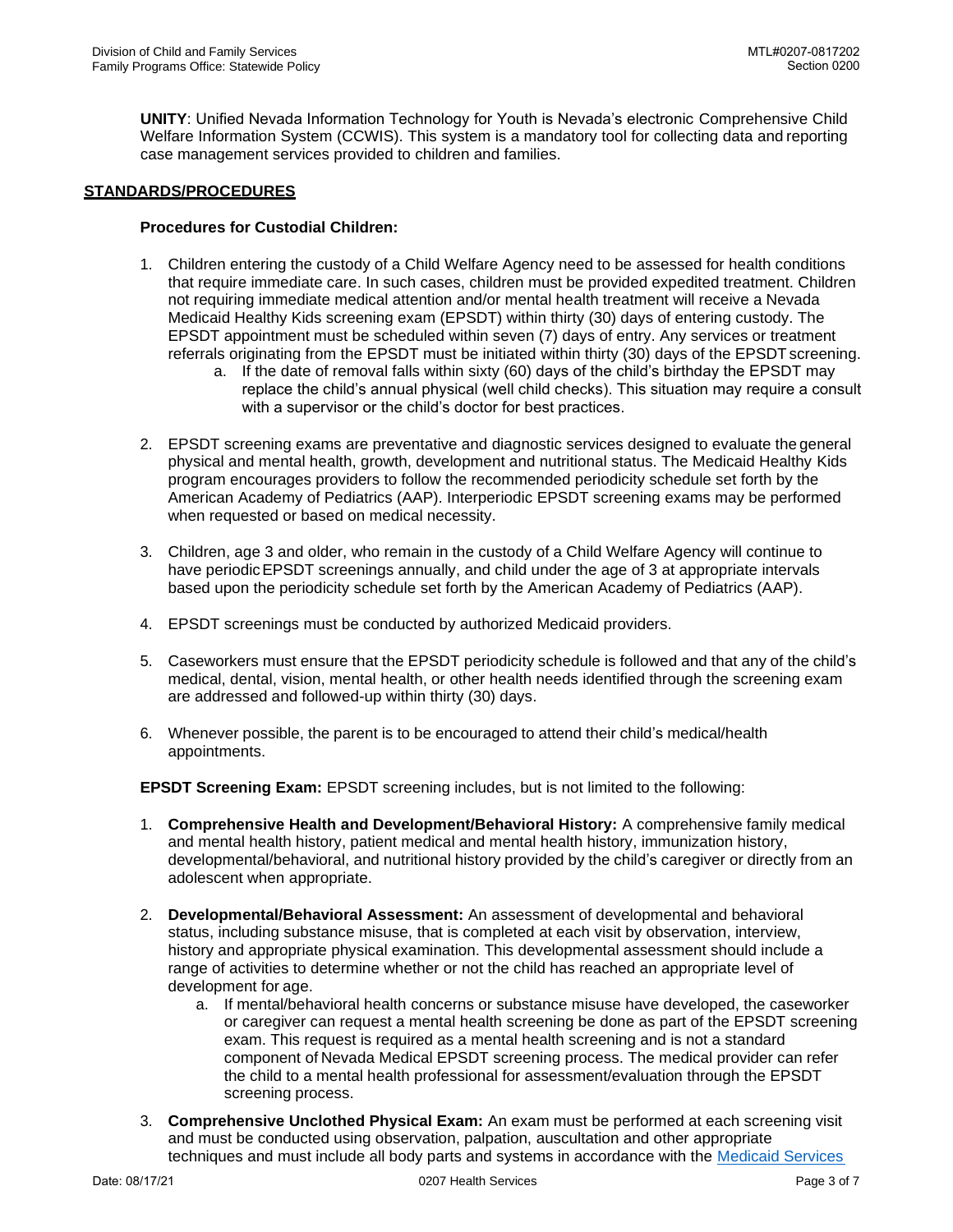[Manual, Section 1503. T](http://dhcfp.nv.gov/Resources/AdminSupport/Manuals/MSM/C1500/Chapter1500/)his examination should include screening for congenital abnormalities and responses to voices and other external stimuli.

- 4. **Immunizations:** The child's immunization status must be reviewed at each screening visit and administered in accordance with the Advisory Committee on Immunization Practices (ACIP) for pediatric vaccines. <https://www.cdc.gov/vaccines/schedules/hcp/imz/child-adolescent.html>
- 5. **Laboratory Procedures:** Age-appropriate laboratory procedures including blood lead level assessment appropriate to age, risk, urinalysis, TST, Sickle-cell, hemoglobin or hematocrit, and other tests and procedures that are age appropriate and medically necessary, such as Pap Smears.
- 6. **Health Education:** The guidance, including anticipatory, offered to assist in understanding what to expect in terms of a child's development and to provide information about the benefits of healthy lifestyles and practices as well as accident and disease prevention.
- 7. **Vision Screening:** A screening to detect potentially blinding diseases and visual impairments such as congenital abnormalities and malformations, eye diseases, color blindness and refractive errors. The screening should include distance visual acuity, color perception and ocular alignment tests and should be given initially by age three (3).
- 8. **Hearing Screening:** A screening to detect sensorial and conductive hearing loss, congenital abnormalities, noise-induced hearing loss, central auditory problems, or a history of conditions that may increase the risk for potential hearing loss. The examination must include information about the child's response to voice and other auditory stimuli speech and language development, and specific factors or health problems that place a child at risk for hearing loss.
- 9. **Dental Screening:** An oral inspection for a child at any age. Tooth eruption caries, bottle tooth decay, developmental anomalies, malocclusion, pathological conditions or dental injuries should be noted. The oral inspection is not a substitute for a complete dental screening examination provided by a dentist. An initial dental referral should be provided on any child age one (1) year or older.
- 10. **Referrals:** The medical provider makes referrals for any additional services and/or evaluations identified as necessary during the EPSDT screening exam.

Note: An assessment can be performed at any age if deemed necessary with appropriate action for follow up set forth by the AAP [periodicity schedule.](https://downloads.aap.org/AAP/PDF/periodicity_schedule.pdf)

## **Other Health Requirements:**

- 1. **Continuity of Healthcare Services:** Whenever possible, a child should remain with their primary medical provider who has been treating them prior to their entering Child Welfare custody. This is to ensure continuity of healthcare services to the child, as this person or facility will have the child's prior health history and records. When it is not possible for a child to remain with this primary medical provider, every effort must be made to have the child's health records transferred to their new primary medical provider.
- 2. **Parent Notification:** Parents are to be notified at the earliest opportunity, but not less than one week before, of the date, time, and location of their child's medical/health appointments. The parent is to be encouraged to attend these appointments; the only exception is if the court order prohibits such contact.
- 3. **Dental Care:** Children one (1) year or older, younger if evidence of tooth decay, are to be seen by a dentist within ninety (90) days of entering Child Welfare custody for a complete dental check-up. Children must have dental check-ups annually and cleanings every six (6) months. Dental services can also occur when indicated as medically necessary for relief of pain and infection, restoration of teeth,and maintenance of dental health. The EPSDT program assures children receive the full range of necessary dental services, including orthodontia when medically necessary and preapproved by Nevada Medicaid.
- 4. **Prescription Medications:** The child's caseworker needs to be aware of any medications being prescribed for the child, the reason they were prescribed and to ensure all necessary consents are obtained prior to administration.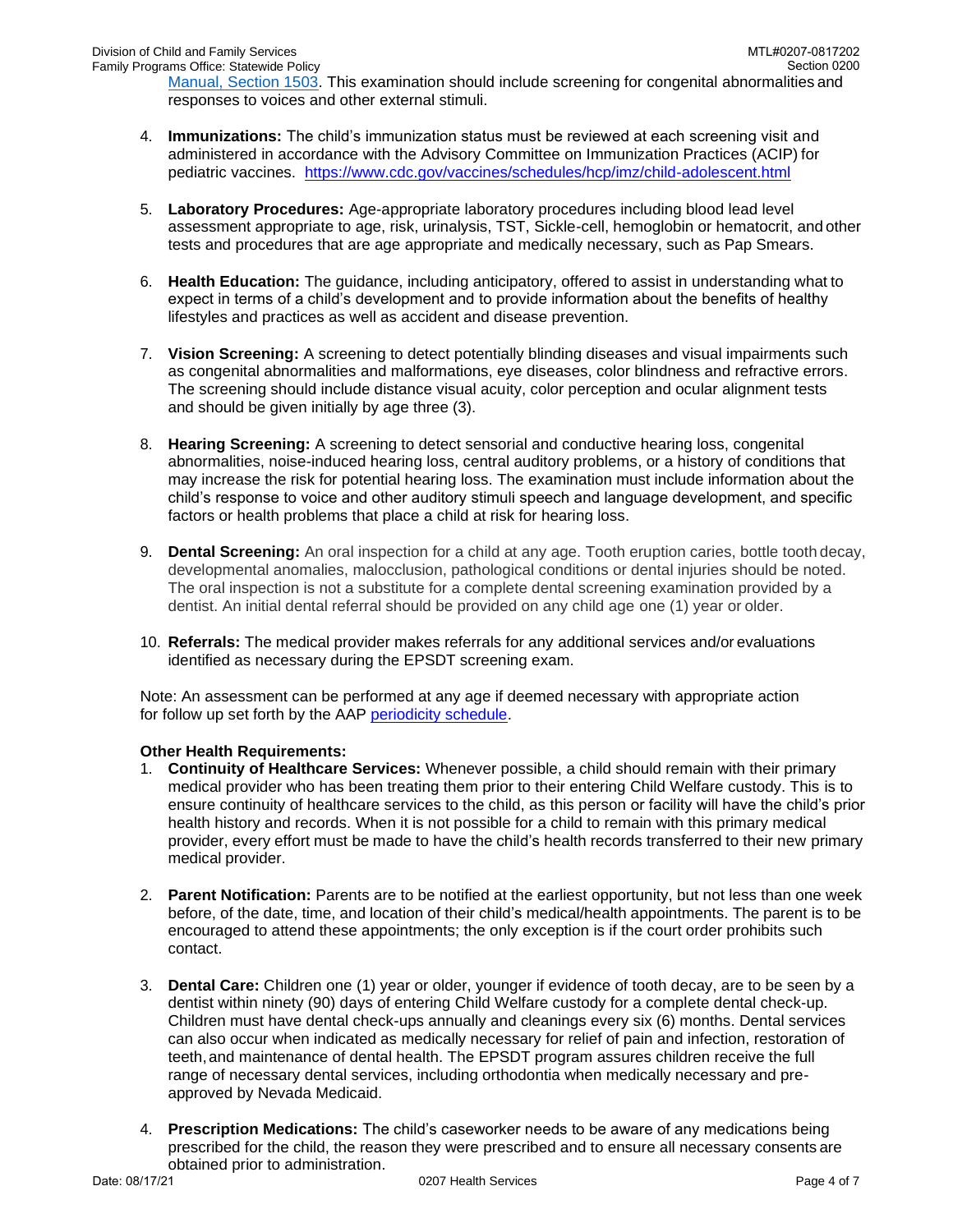- a. When a foster child is prescribed a medication other than a psychotropic medication, the foster parent/substitute care provider is required by Nevada law to request from the medical professional a written explanation for both the need for the medication and the effect of the medication on the child. The foster parent/substitute care provider must then provide a copy of the written explanation to the Child Welfare Agency for submission to the court for the child's review hearings.
- b. When a psychotropic medication is prescribed, the written explanation for the need for and the effect of the medication on the child will be provided to the foster parent/substitute care provider by the "person legally responsible for the psychiatric care of the child".
- c. Additionally, the [0209 Psychiatric Care & Treatment p](http://dcfs.nv.gov/uploadedFiles/dcfsnvgov/content/Policies/CW/0209_Psychiatric_Care_Treatment_MTL(1).pdf)olicy must be followed for children being prescribed psychotropic medications.
- 5. **Mental/Behavioral Health:** A child in Child Welfare custody requires ongoing monitoring (by their caseworker, the person legally responsible for the psychiatric care of the child, if appointed, the substitute caregiver and the child's health professionals) to identify if the child shows signs of emotional trauma associated with child maltreatment or removal from their home and/or develops symptoms or behavioral concerns indicative of mental health issues; when concerns are identified, the child is to be referred for further mental health assessment within thirty (30) days.
- 6. **Sick Child:** Nevada Medicaid EPSDT program does not cover "sick kid" visits. A sick child will need to be seen by the Medicaid provider as a routine medical visit and not as a Healthy Kids (EPSDT) screening.
- 7. **Injury or Accidents Requiring Medical Attention:** The EPSDT program does not cover these medical appointments. This type of medical appointment will be billed by the Medicaid provider through traditional fee-for-service Medicaid.

## 8. **Life-Threatening Medical Needs:**

- a. Children who have a medically documented condition that may become unstable and change abruptly, possible resulting in a life-threatening situation. Life-threatening medical conditions include, but are not limited to:
	- i. Neurological or physical impairments to a degree that the child is non-ambulatory and requires 24-hour care;
	- ii. Diabetes;
	- iii. A recent head injury;
	- iv. An injury interfering with the functions of internal organs;
	- v. Medically caused impediments to the performance of daily, age appropriate activities at home, school or community.
	- vi. Required used of a monitor: apnea, oxygen, or cardiac;
	- vii. Feeding problems that require nasal or gastric tubes;
	- viii. Failure to thrive;
	- ix. Premature infant hospitalized after birth;
	- x. Any other medical condition, which may result in a life-threatening situation (i.e. cancer, AIDS, drug addicted/exposed infant, etc.).
- b. All health records for a child with a life-threatening condition must be requested during the initial investigation and throughout the case.
- c. Caregivers must be provided any health professional/physician recommended precautions or instructions upon placement of a child with a life-threatening condition. Oversight must be provided to ensure caregiver's ongoing adherence to all medical instructions regarding the care of the child.
- d. Prior to case closure for an "in-home" case that involves a child with a life threatening condition, medical/health providers working with the child should be notified that the Agency is closing the case to encourage that immediate referrals be made for any noncompliance for the child's prescribed medical regime.

## **CAPTA Part-C Requirement for Custodial and Non-Custodial Children:**

1. All children under the age of three (3), who are involved in a substantiated case of abuse/neglect, must be referred to an "Early Intervention Program," for a developmental assessment pursuant to CAPTA-IDEA Part C. Documentation of the referral, results of the referral and needs identified by any screening conducted by an Early Intervention Program must be entered into UNITY within five (5)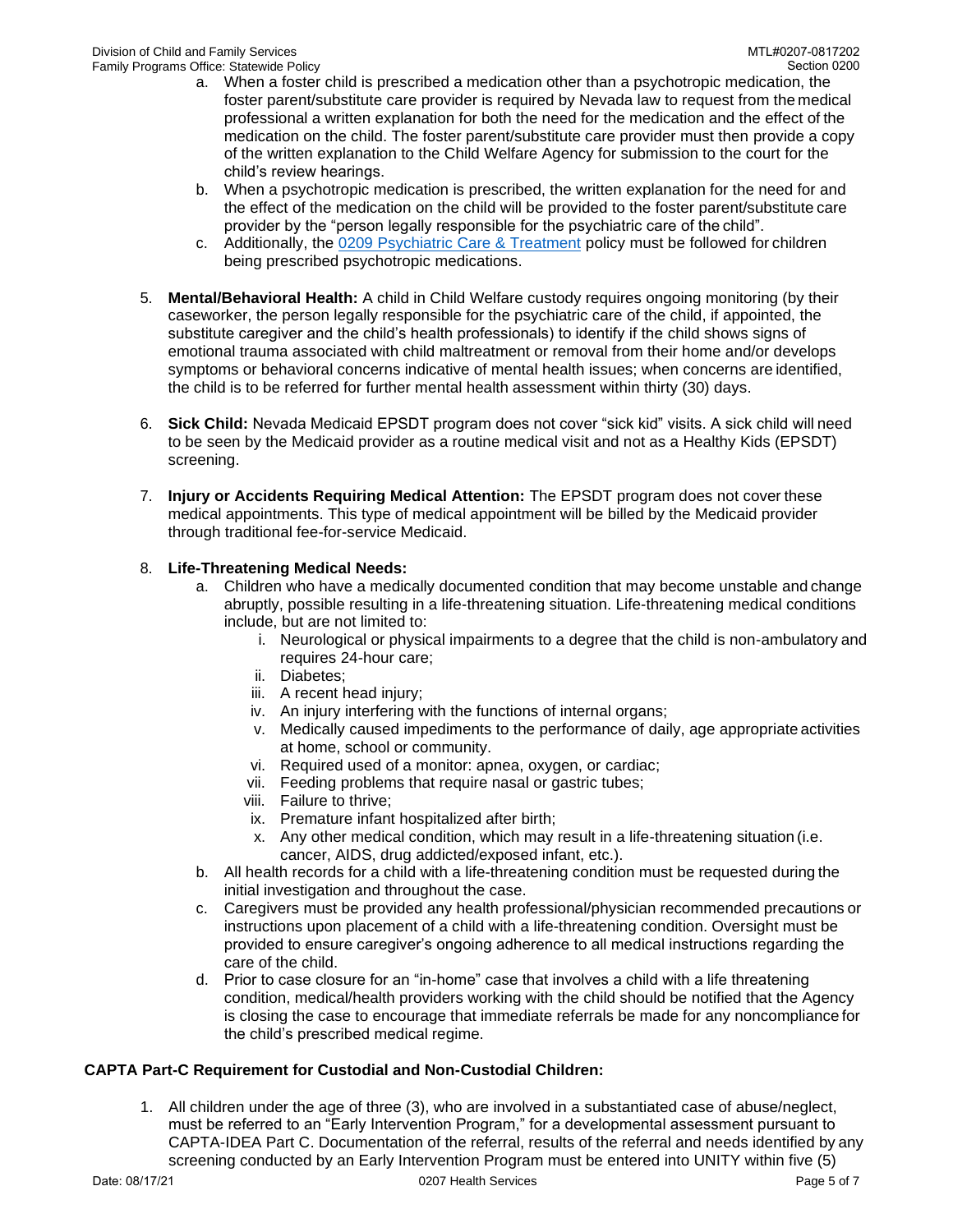**Timeline:** All screenings will follow the set guidelines set forth by the American Academy of Pediatrics (AAP).

**Interperiodic Screening:** EPSDT screening exams can be requested, as needed, on an interperiodic basis. This can occur when a new health problem is suspected, when a previously diagnosed condition has become more severe or changed sufficiently to require a new examination, regardless of whether the request falls into the established periodicity schedule.

### **Documentation:**

- 1. Referral for Healthy Kids (EPSDT) screening exams must be entered into UNITY Health Services window within five (5) business days in include scheduling, appointment dates, referral and service. The initial EPSDT appointment must be scheduled within seven (7) business days. To document the EPSDT under Health Information, use the type "Medical-General" with the purpose "Wellness Exam – EPSDT" must be selected with the result of "Attended" for the first visit. All follow-up appointments for the EPSDT should be documented with the purpose code of "Medical Exam". Results and diagnoses on custodial children must be entered into UNITY within five (5) business days of receipt of the screening exam results. All other health information, evaluations, diagnosis, services, or prescription medications provided to a child are to be entered into UNITY with five (5) business days of receipt of information.
- 2. Referrals to "Early Intervention Program" must be entered into UNITY Service/Plan Array window within five (5) business days of referral. Results of these referrals, screenings conducted, needs identified, and followup for custodial and non-custodial children must be entered into UNITY within five (5) business days of receipt of the information.
- 3. **Health Care Documentation:** All documentation provided by health care providers must be obtained either from the substitute caregiver or directly from the health care provider. The case file must contain corresponding health documentation for each reported service.
- 4. **Child's Medical Passport:** From the UNITY "Health Information" screen a medical passport document can be located at the top of the screen and choosing "Report". This will provide a word document, Child Medical Passport, of the child's known health history and current health documentation. Prior to printing out this report, ensure all of the child's current health documentation has been entered into UNITY.
	- a. The Child Medical Passport is to be provided to substitute caregivers upon placement of the child and to new physicians or other health professional. Provision of this document to other must meet HIPAA standards:
		- i. All standards of confidentiality apply;
		- ii. Electronic transmission of health documents must be protected through encryption or other means of security;
		- iii. A child or family's personal health information (PHI) can only be shared with direct caregivers based upon "need to know" and to medical/health professionals providing direct health/medical care to the child;
		- iv. Consent to share a child's PHI should come from the child's parent. If they refuse, the court can order the parents or medical professionals to release the child's health/medical information.

| File Location                      | Data Reguired                                                                                                                                                                                                    |
|------------------------------------|------------------------------------------------------------------------------------------------------------------------------------------------------------------------------------------------------------------|
| Paper file located at field office | • Hard copy documentation required for all health<br>services.<br>Copies of all health visits, medical<br>$\bullet$<br>documentation, evaluations and assessments<br>must be acquired and kept in the hard file. |

### **Case File Documentation (paper)**